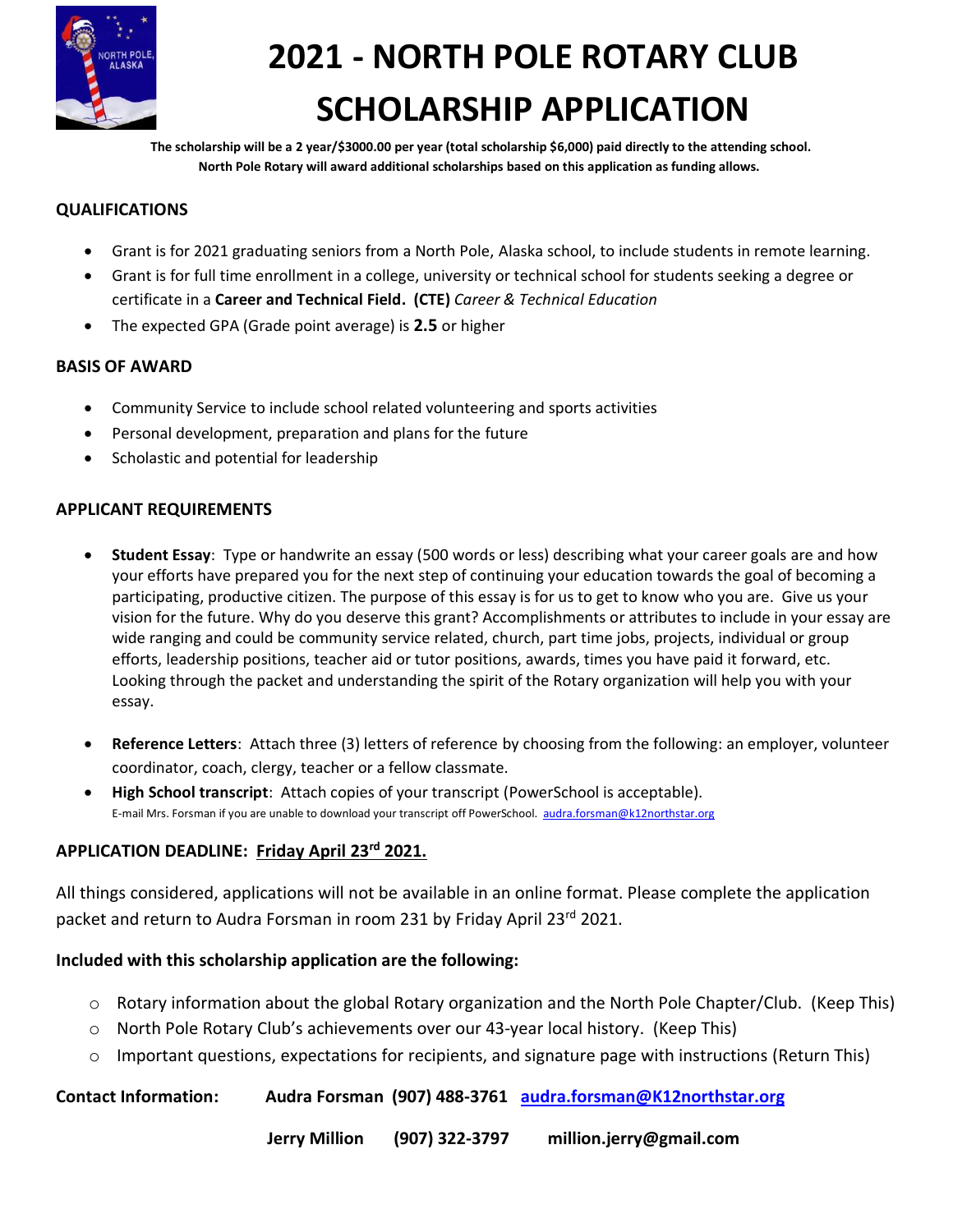Rotary is a global network of 1.2 million neighbors, friends, leaders, and problem-solvers who see a world where people unite and take action to create lasting change – across the globe, in our communities, and in ourselves.

Solving real problems takes real commitment and vision. For more than 110 years, Rotary's people of action have used their passion, energy, and intelligence to take action on sustainable projects. From literacy and peace to water and health, we are always working to better our world, and we stay committed to the end.

## What Rotary Does

Rotary members believe that we have a shared responsibility to take action on our world's most persistent issues. Our 35,000+ clubs work together to:

- Promote peace
- Fight disease
- Provide clean water, sanitation, and hygiene
- Save mothers and children
- Support education
- Grow local economies

## The Rotary Mission

We provide service to others, promote integrity, and advance world understanding, goodwill, and peace through our fellowship of business, professional, and community leaders.

## Rotary Vision Statement

Together, we see a world where people unite and take action to create lasting change across the globe, in our communities, and in ourselves.

## North Pole Rotary Club

- 1. Chartered in 1978 and has proudly served our community since.
- 2. Responsible for hundreds of international and local community projects for the betterment of our world and local community.
- 3. Through the years the North Pole Rotary Club has been a consistent partner with local schools through our international youth exchange program, yearly continuing education scholarships, and mentoring assistance with career days and other methods.
- 4. An honored list of sharing and accomplishments of the North Pole Rotary Club follows.

For more Information about Rotary online: [https://www.rotary.org](https://www.rotary.org/)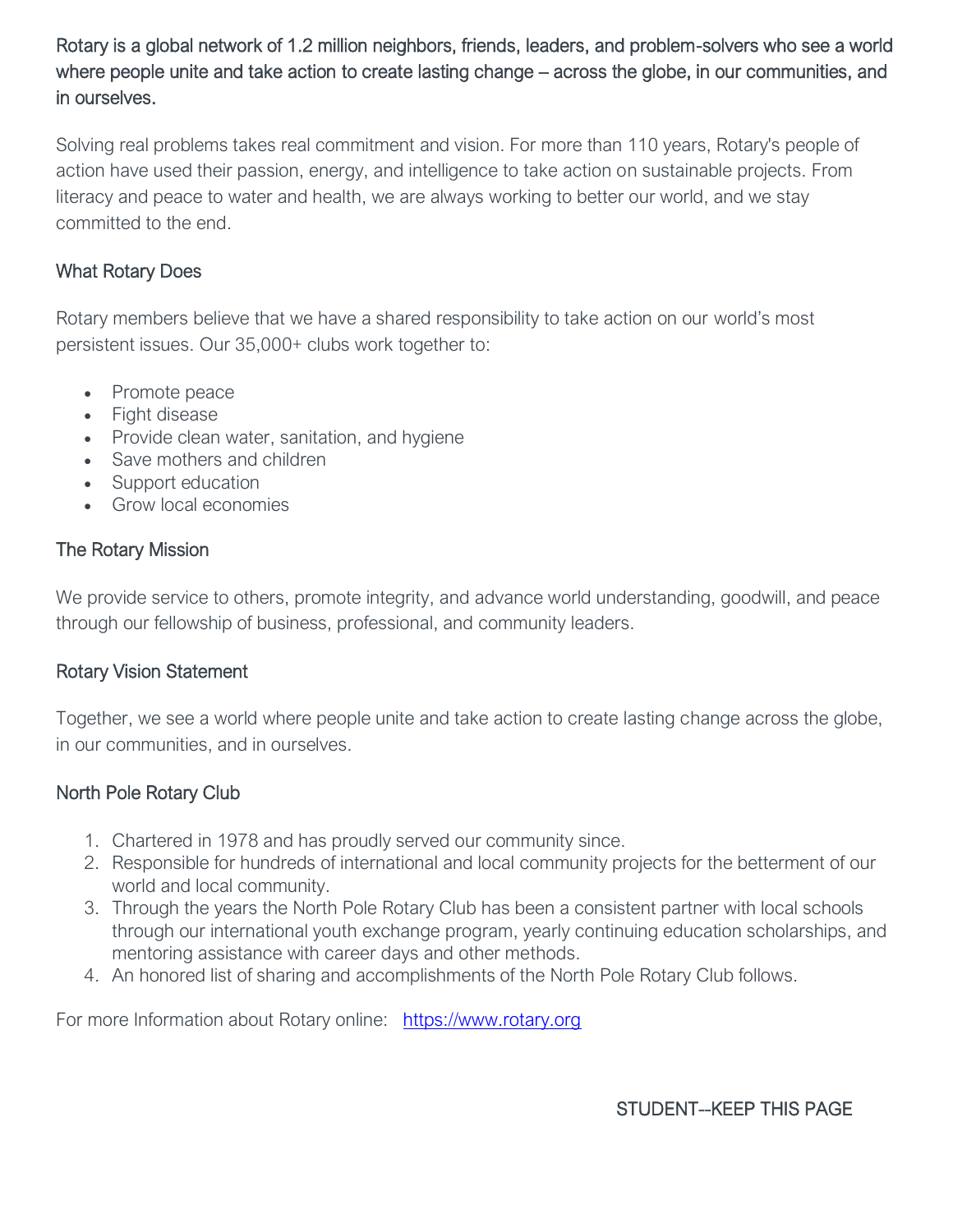

## **Proud Accomplishments of the**

**North Pole Rotary Club Founded October 1978** 

- **Developed Jimmy O'Connor Skate and Basketball Park**
- **Developed Terry Miller Park**
- **Funded the Security System at Holiday Heights Senior Living**
- **Provided in excess of \$175,000 in Scholarships to local graduating HS seniors**
- **Hosted and sponsored more than 35 Youth Exchange Students**
- **Sponsor a RYLA (youth leadership training) participant annually, support RYLA when it is held locally**
- **Provide Christmas stockings to homeless youth each year**
- **Sponsored Christmas Families and Santa's Clearing House**
- **Annual Highway Cleanup- Adopt a Highway/ Sponsored Clean Up Day Bags for the Community**
- **Partnered on Nordale Road Boat Launch project**
- **Established the Larry Swenson flower beds at North Pole City Hall**
- **Completed a matching grant for computers for school children in Cochin, India**
- **Provided raised garden planters for North Pole Elementary School**
- **Supported NPHS Choir, Football, Teacher Appreciation, and Ignition Programs**
- **Provided funding and support for the bus stop shelter at North Pole Middle School**
- **Partnered with College Rotary to make Botanical Garden Pavilion wheelchair accessible**
- **Sponsored a program in Honduras that supports families sending their youth to school**
- **Sponsored and participated in Alaska Health Fair, North Pole**
- **Sponsored 2017-18 Rotary Cares About Kids backpacks**
- **Partnered with area clubs to provide dictionaries to all 3rd graders in FNSB schools**
- **Partnered with Junior Achievement in North Pole Schools**
- **Sponsored a local Cub Scout Pack and Boy Scout Troop**
- **Supported Shelter Box USA**
- **Raised money to support Polio Plus as well as member contributions**
- **Coordinated career fairs at North Pole High School**
- **Coordinated and worked on refurbishing North Pole Visitor's Center building**
- **Sponsored a program that fed villages in Kenya during the Pandemic when locusts ruined their crops**
- **Participated in multiple projects supporting local initiatives to provide food to community members in need**

STUDENT--KEEP THIS PAGE